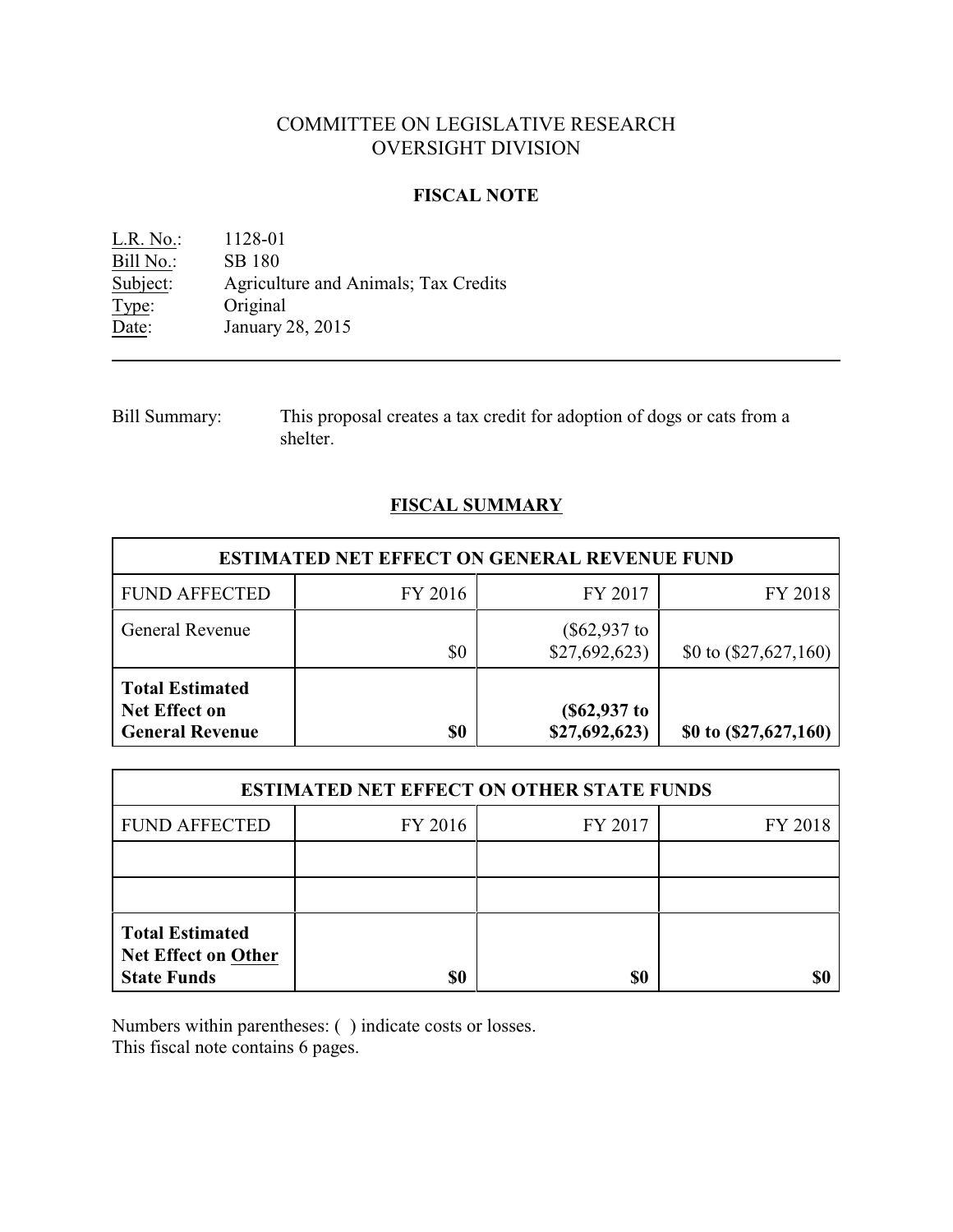| <b>ESTIMATED NET EFFECT ON FEDERAL FUNDS</b>                        |         |         |         |  |
|---------------------------------------------------------------------|---------|---------|---------|--|
| <b>FUND AFFECTED</b>                                                | FY 2016 | FY 2017 | FY 2018 |  |
|                                                                     |         |         |         |  |
|                                                                     |         |         |         |  |
| <b>Total Estimated</b><br>Net Effect on All<br><b>Federal Funds</b> | \$0     | \$0     |         |  |

| <b>ESTIMATED NET EFFECT ON FULL TIME EQUIVALENT (FTE)</b>    |         |            |            |  |
|--------------------------------------------------------------|---------|------------|------------|--|
| <b>FUND AFFECTED</b>                                         | FY 2016 | FY 2017    | FY 2018    |  |
| <b>General Revenue</b>                                       | 0 FTE   | 0 or 3 FTE | 0 or 3 FTE |  |
|                                                              |         |            |            |  |
| <b>Total Estimated</b><br><b>Net Effect on</b><br><b>FTE</b> | 0 FTE   | 0 or 3 FTE | 0 or 3 FTE |  |

 $\boxtimes$  Estimated Net Effect (expenditures or reduced revenues) expected to exceed \$100,000 in any of the three fiscal years after implementation of the act.

| <b>ESTIMATED NET EFFECT ON LOCAL FUNDS</b> |         |         |         |  |
|--------------------------------------------|---------|---------|---------|--|
| <b>FUND AFFECTED</b>                       | FY 2016 | FY 2017 | FY 2018 |  |
| <b>Local Government</b>                    | \$0     | \$0     | \$0     |  |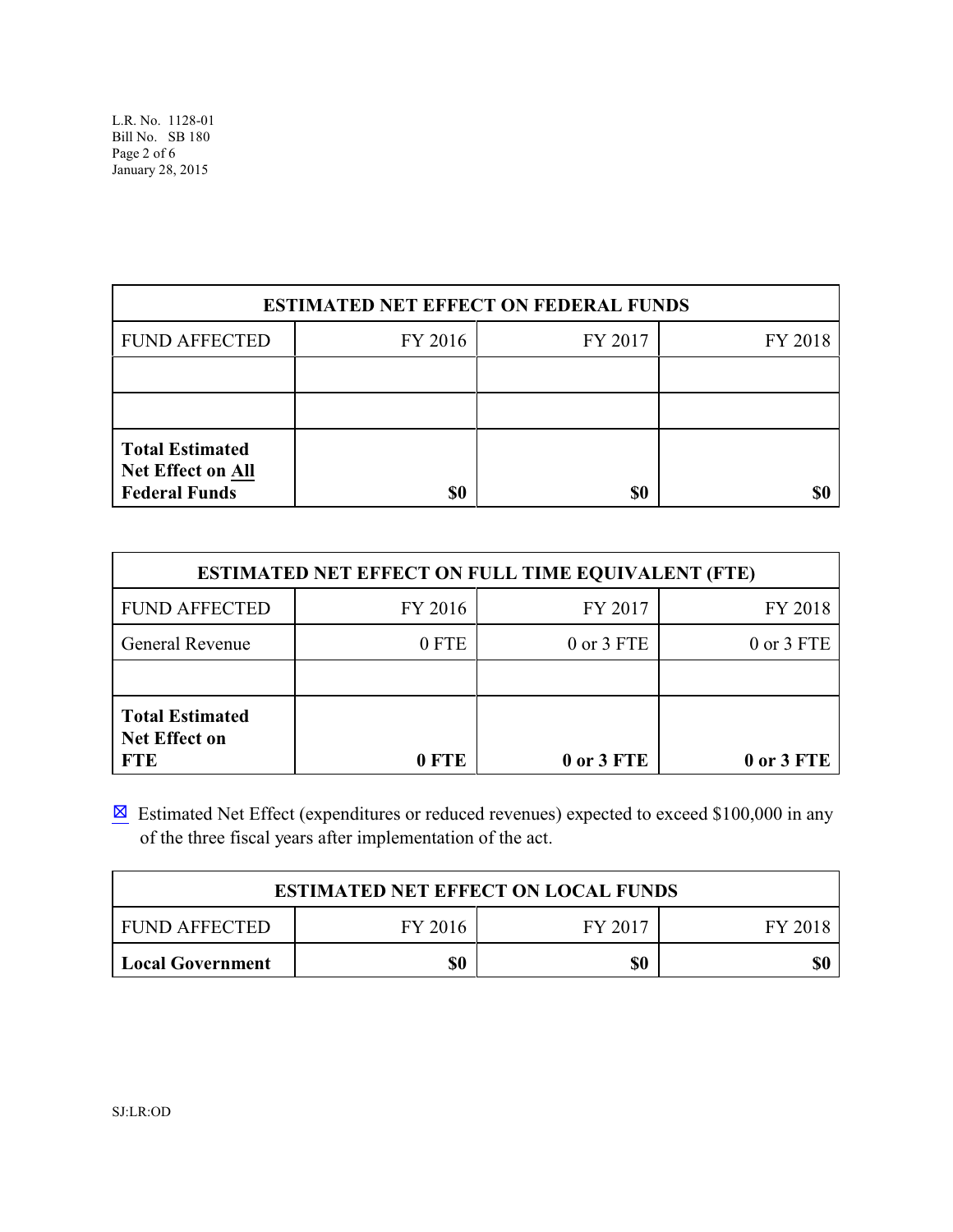L.R. No. 1128-01 Bill No. SB 180 Page 3 of 6 January 28, 2015

#### **FISCAL ANALYSIS**

#### ASSUMPTION

Officials at the **Department of Revenue** (**DOR**) assume this proposal allows a tax credit for the adoption of a dog or cat from a shelter, kennel, or pound. It authorizes a \$300 tax credit for each qualifying animal adopted in a tax year. According to the American Society for the Prevention of Cruelty to Animals (ASPCA), there are 13,600 community animal shelters nationwide. Each year, approximately 2.7 million shelter cats and dogs are adopted. This results in an average of 200 animals adopted per shelter. In Missouri, there are an estimated 245 community animal shelters. DOR estimates a reduction of \$15 million to Total State Revenue if every adoption resulted in an allowed credit. Because the credit is subject to appropriation and is nonrefundable, the reduction in Total State Revenue may be between \$0 and \$15 million.

#### Administrative Impact:

Personal Tax requires one (1) Revenue Processing Technician I for every 6,000 credits claimed.

Collections  $\&$  Tax Assistance anticipates additional customer contacts with questions regarding the credit, notice of adjustments, and billing adjustments if the taxpayer must repay the tax credit. Collections and Tax Assistance requires two (2) Tax Collection Technicians I for contacts annually on the delinquent and non-delinquent tax lines.

**Oversight** has, for fiscal note purposes only, changed the starting salary for the three Revenue Processing Technicians I (\$25,884) to correspond to the second step above minimum for comparable positions in the state's merit system pay grid. This decision reflects a study of actual starting salaries for new state employees over the last six months and policy of the Oversight Subcommittee of the Joint Committee on Legislative Research.

Officials at **DOR-ITSD** assume 335.88 hours of programming changes to the Individual Tax system at \$75 per hour for a cost of \$25,191 and 503.28 hours of programming changes to the Corporate Income tax system at \$75 per hour for a cost of \$37,746, for a total cost of \$62,937.

Officials at the **Office of Administration's Division on Budget and Planning** (**BAP**) assume General and Total State Revenues could be negatively impacted up to \$27,548,700, if each taxpayer was able to claim the entire \$300 tax credit. BAP notes that the Department of Agriculture stated 91,829 cats and dogs were adopted in 2013;  $91,829 \times $300 = $27,548,700$ . However, if the number of qualifying adoptions increases, costs could exceed this estimate.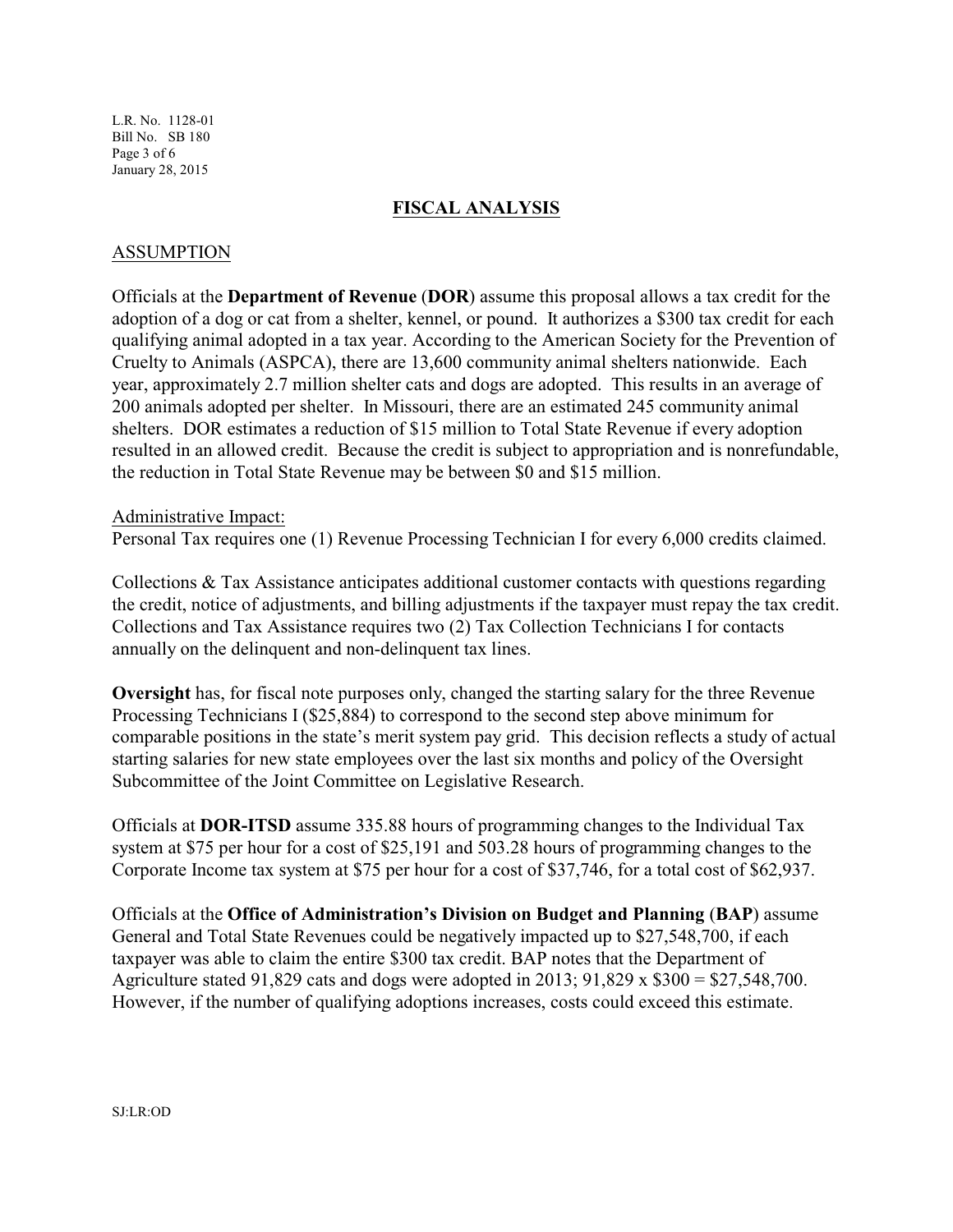L.R. No. 1128-01 Bill No. SB 180 Page 4 of 6 January 28, 2015

#### ASSUMPTION (continued)

**Oversight** assumes the new credit is subject to appropriation; therefore Oversight will range the fiscal impact from \$0 (no appropriation made) up to the estimate provided by BAP. Oversight will show the same for the FTE requested by DOR.

Officials from the **Office of the Secretary of State (SOS)** state many bills considered by the General Assembly include provisions allowing or requiring agencies to submit rules and regulations to implement the act. The SOS is provided with core funding to handle a certain amount of normal activity resulting from each year's legislative session. The fiscal impact for this fiscal note to the SOS for Administrative Rules is less than \$2,500. The SOS recognizes that this is a small amount and does not expect that additional funding would be required to meet these costs. However, the SOS also recognizes that many such bills may be passed by the General Assembly in a given year and that collectively the costs may be in excess of what the office can sustain with the core budget. Therefore, the SOS reserves the right to request funding for the cost of supporting administrative rules requirements should the need arise based on a review of the finally approved bills signed by the governor.

**Oversight** assumes the SOS could absorb the costs of printing and distributing regulations related to this proposal. If multiple bills pass which require the printing and distribution of regulations at substantial costs, the SOS could request funding through the appropriation process.

Officials at the **Joint Committee on Administrative Rules** and the **Department of Agriculture** each assume no fiscal impact from this proposal to their respective organizations.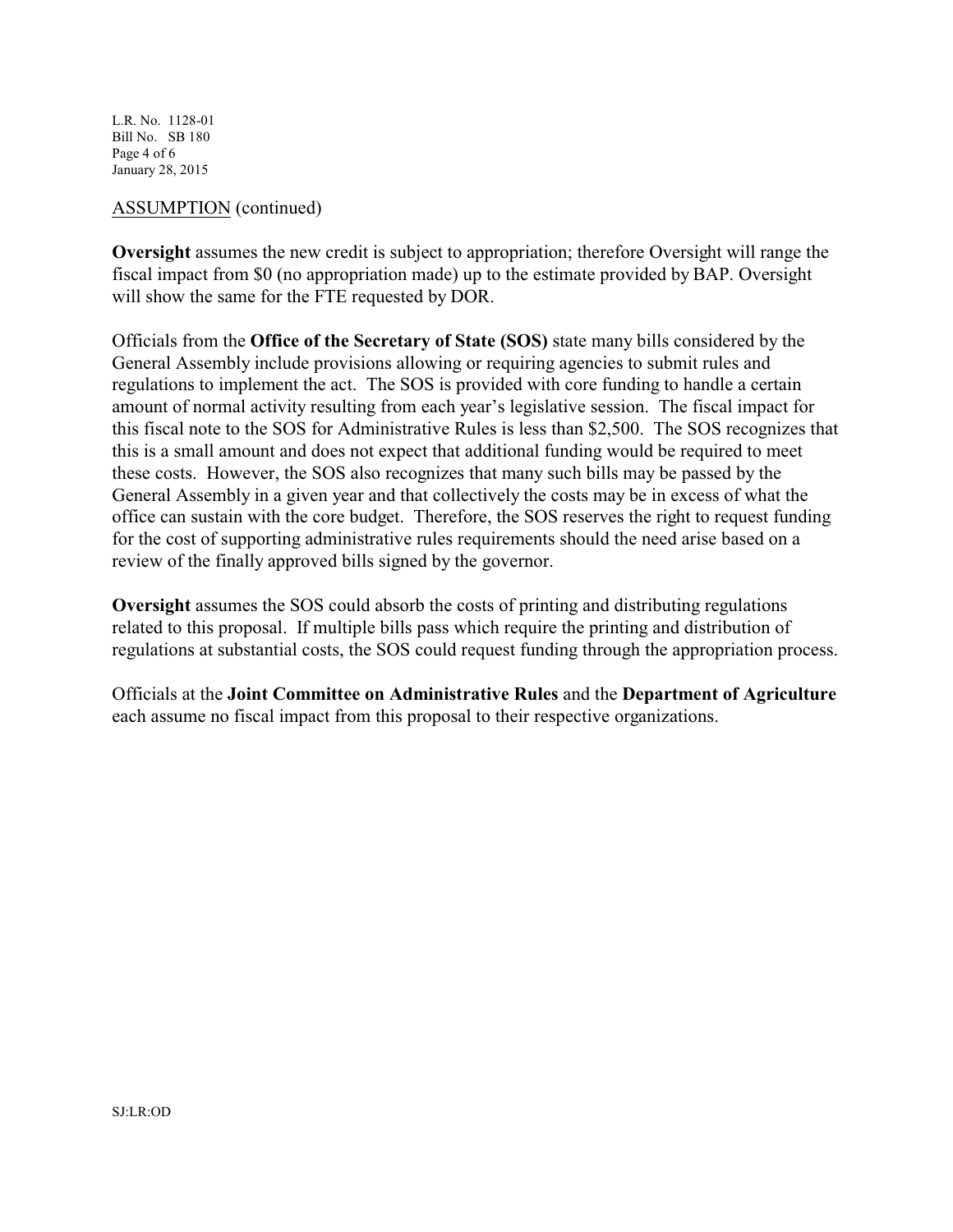L.R. No. 1128-01 Bill No. SB 180 Page 5 of 6 January 28, 2015

| FISCAL IMPACT - State Government                      | FY 2016                       | FY 2017<br>$(6 \text{ Mo.})$ | FY 2018               |
|-------------------------------------------------------|-------------------------------|------------------------------|-----------------------|
| <b>GENERAL REVENUE</b>                                |                               |                              |                       |
| Revenue Reduction - tax credits issued                |                               | \$0 to                       | $$0$ to               |
| (subject to appropriation)                            | \$0                           | $(\$27,548,700)$             | $(\$27,548,700)$      |
| Costs - Dept of Revenue - OA-ITSD                     |                               |                              |                       |
| programming changes                                   | \$0                           | $(\$62,937)$                 | \$0                   |
| Costs - Dept of Revenue (subject to<br>appropriation) |                               | \$0 or                       | $$0 \text{ or} \dots$ |
| <b>Personal Service</b>                               | \$0                           | (\$38,826)                   | $(\$79,213)$          |
| <b>Fringe Benefits</b>                                | \$0                           | $(\$20,191)$                 | $(\$40,787)$          |
| <b>Expense and Equipment</b>                          | <u>\$0</u>                    | $(\$21,969)$                 | $($ \$3,460)          |
| <b>Total Costs - Dept of Revenue</b>                  | \$0                           | $(\$80,986)$                 | (\$123,460)           |
| FTE Change - DOR                                      | 0 FTE                         | 0 or 3 FTE                   | 0 or 3 FTE            |
| <b>ESTIMATED NET EFFECT ON</b>                        |                               | $(\$62,937$ to               | \$0 to                |
| <b>GENERAL REVENUE</b>                                | S <sub>0</sub>                | <u>\$27,692,623)</u>         | (S27, 672, 160)       |
| Estimated Net FTE Change on General<br>Revenue        | 0 FTE                         | 0 or 3 FTE                   | 0 or 3 FTE            |
| FISCAL IMPACT - Local Government                      | FY 2016<br>$(10 \text{ Mo.})$ | FY 2017                      | FY 2018               |
|                                                       | <u>\$0</u>                    | <u>\$0</u>                   | <u>\$0</u>            |

## FISCAL IMPACT - Small Business

No direct fiscal impact to small businesses would be expected as a result of this proposal.

## FISCAL DESCRIPTION

This act authorizes an income tax credit for taxpayers adopting a dog or cat from a licensed animal shelter, contract kennel, or pound. The tax credit is equal to \$300 and must be claimed in the year of the adoption. The tax credit is non-refundable and may not be carried back or forward. Taxpayers that return an adopted pet within one year of the adoption are ineligible for the tax

SJ:LR:OD